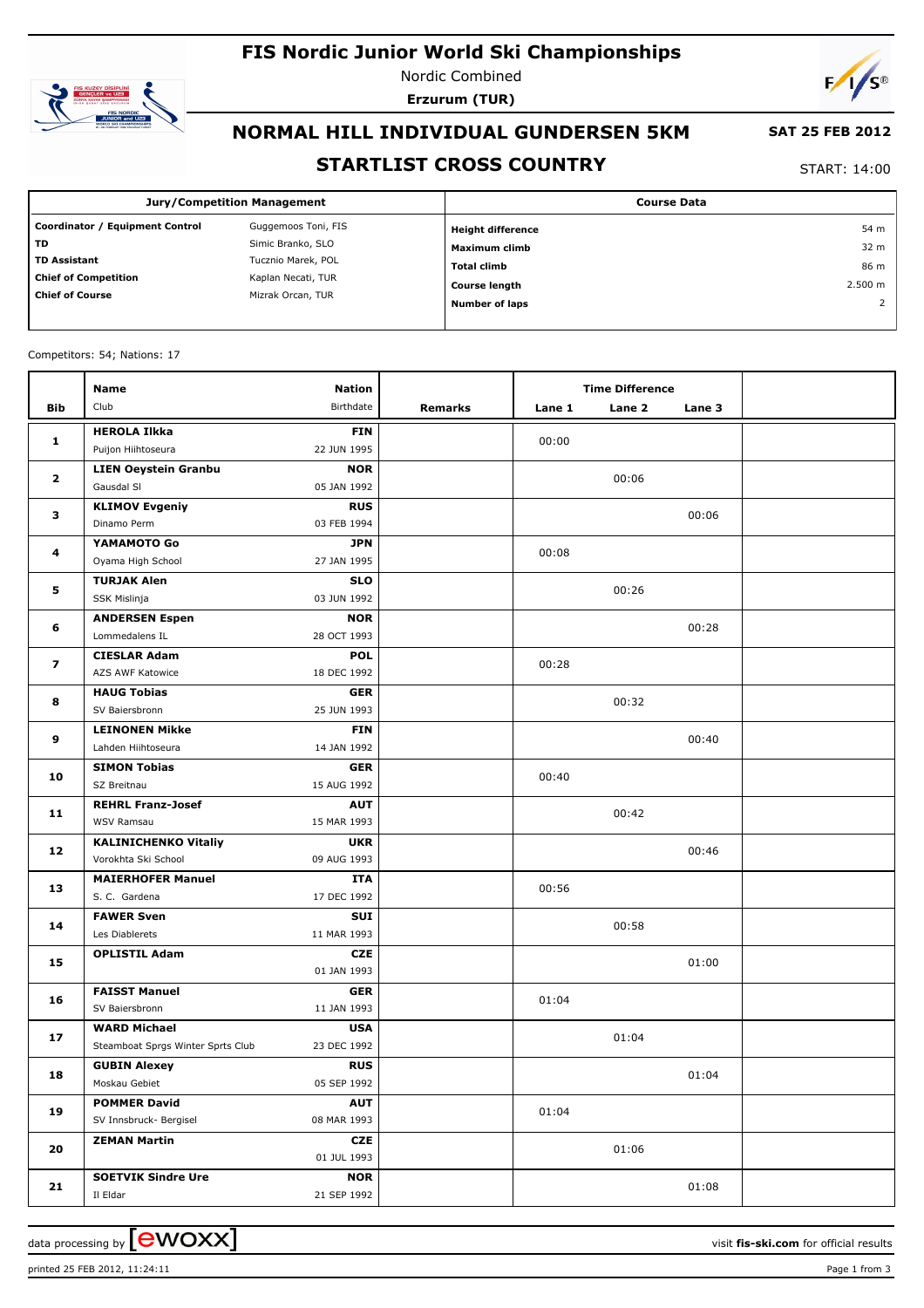# **FIS Nordic Junior World Ski Championships**



Nordic Combined **Erzurum (TUR)**



### **NORMAL HILL INDIVIDUAL GUNDERSEN 5KM**

#### **SAT 25 FEB 2012**

### **STARTLIST CROSS COUNTRY**

START: 14:00

| Bib      | <b>Name</b><br>Club                               | <b>Nation</b><br>Birthdate | Remarks | Lane 1 | <b>Time Difference</b><br>Lane 2 | Lane 3 |  |
|----------|---------------------------------------------------|----------------------------|---------|--------|----------------------------------|--------|--|
|          |                                                   |                            |         |        |                                  |        |  |
| 22       | PIHO Han-Hendrik                                  | <b>EST</b><br>01 JAN 1993  |         | 01:12  |                                  |        |  |
| 23       | <b>FIELD Clifford</b>                             | <b>USA</b>                 |         |        |                                  |        |  |
|          | Steamboat Sprgs Winter Sprts Club                 | 29 SEP 1992                |         |        | 01:12                            |        |  |
|          | <b>KUPCZAK Szczepan</b>                           | <b>POL</b>                 |         |        |                                  |        |  |
| 24       | AZS AWF Katowice                                  | 29 NOV 1992                |         |        |                                  | 01:12  |  |
|          | <b>BARKOV Viacheslav</b>                          | <b>RUS</b>                 |         |        |                                  |        |  |
| 25       | Moskau Gebiet                                     | 01 JAN 1992                |         | 01:18  |                                  |        |  |
|          | <b>LYNCH Erik</b>                                 | <b>USA</b>                 |         |        |                                  |        |  |
| 26       | Steamboat Sprgs Winter Sprts Club                 | 09 JUN 1994                |         |        | 01:20                            |        |  |
|          | <b>SEIDL Mario</b>                                | <b>AUT</b>                 |         |        |                                  |        |  |
| 27       | TSU St. Veit                                      | 08 DEC 1992                |         |        |                                  | 01:22  |  |
|          | <b>GASIENICA Andrzej</b>                          | <b>POL</b>                 |         |        |                                  |        |  |
| 28       | TS Wisla Zakopane                                 | 04 NOV 1993                |         | 01:22  |                                  |        |  |
|          | <b>PASICHNYK Viktor</b>                           | <b>UKR</b>                 |         |        |                                  |        |  |
| 29       | Kremenets ski school                              | 02 NOV 1992                |         |        | 01:26                            |        |  |
|          | <b>COSTA Samuel</b>                               | ITA                        |         |        |                                  |        |  |
| 30       | G.S. FIAMME ORO                                   | 30 NOV 1992                |         |        |                                  | 01:32  |  |
|          | <b>WATANABE Takehiro</b>                          | <b>JPN</b>                 |         |        |                                  |        |  |
| 31       | Inawashiro High School                            | 13 JUL 1993                |         | 01:34  |                                  |        |  |
|          | <b>RUNGGALDIER Mattia</b>                         | <b>ITA</b>                 |         |        |                                  |        |  |
| 32       | G.S. FIAMME GIALLE                                | 03 MAY 1992                |         |        | 01:40                            |        |  |
|          | <b>PORTYK Tomas</b>                               | CZE                        |         |        |                                  |        |  |
| 33       |                                                   | 06 APR 1996                |         |        |                                  | 01:40  |  |
|          | <b>HANNON Theo</b>                                | <b>FRA</b>                 |         |        |                                  |        |  |
| 34       | Bois d Amont                                      | 04 JUN 1993                |         | 01:40  |                                  |        |  |
|          |                                                   | <b>AUT</b>                 |         |        |                                  |        |  |
| 35       | <b>ORTER Philipp</b><br>SV Villach                | 16 FEB 1994                |         |        | 01:40                            |        |  |
|          |                                                   |                            |         |        |                                  |        |  |
| 36       | <b>BUFFARD Hugo</b><br>Les Rousses                | <b>FRA</b><br>12 JUL 1994  |         |        |                                  | 01:44  |  |
|          | <b>HEIKKINEN Ville</b>                            |                            |         |        |                                  |        |  |
| 37       | Kuusamon Erae-veikot                              | <b>FIN</b><br>03 MAY 1995  |         | 01:44  |                                  |        |  |
|          | <b>SINKOVEC Nace</b>                              | <b>SLO</b>                 |         |        |                                  |        |  |
| 38       |                                                   | 15 JAN 1992                |         |        | 01:48                            |        |  |
|          | SSK Alpina Ziri                                   |                            |         |        |                                  |        |  |
| 39       | <b>SCHULLER Michael</b><br>WSV 08 Lauscha         | GER<br>04 JUN 1993         |         |        |                                  | 01:48  |  |
|          |                                                   |                            |         |        |                                  |        |  |
| 40       | <b>KAGA Takuya</b><br>Akita Hokuyou High School   | <b>JPN</b><br>30 MAR 1994  |         | 01:52  |                                  |        |  |
|          |                                                   |                            |         |        |                                  |        |  |
| 41       | <b>SLOWIOK Pawel</b><br>AZS AWF Katowice          | <b>POL</b>                 |         |        | 01:54                            |        |  |
|          |                                                   | 31 MAR 1992                |         |        |                                  |        |  |
| 42       | <b>LOOMIS Adam</b>                                | <b>USA</b><br>19 MAR 1992  |         |        |                                  | 02:10  |  |
|          | Steamboat Sprgs Winter Sprts Club                 |                            |         |        |                                  |        |  |
| 43       | <b>TILLER Simen</b><br>Moelven                    | <b>NOR</b><br>26 NOV 1995  |         | 02:24  |                                  |        |  |
|          |                                                   |                            |         |        |                                  |        |  |
| 44<br>45 | <b>DENDA Toshihisa</b><br>Iiyama-kita High School | JPN<br>20 JUN 1993         |         |        | 02:30                            |        |  |
|          |                                                   |                            |         |        |                                  |        |  |
|          | <b>BORISOV Timofey</b>                            | <b>RUS</b>                 |         |        |                                  | 02:30  |  |
|          | Moskau Gebiet                                     | 05 DEC 1993                |         |        |                                  |        |  |
| 46       | <b>AALANDER Arttu</b><br>Jyvaeskylaen Hiihtoseura | <b>FIN</b><br>13 MAR 1994  |         | 02:38  |                                  |        |  |
|          |                                                   |                            |         |        |                                  |        |  |
| 47       | <b>TOMIO Roberto</b><br>U.S. Dolomitica           | ITA<br>26 OCT 1992         |         |        | 02:40                            |        |  |
|          |                                                   |                            |         |        |                                  |        |  |

printed 25 FEB 2012, 11:24:11 Page 2 from 3

data processing by **CWOXX** and  $\overline{A}$  and  $\overline{B}$  wisit **fis-ski.com** for official results